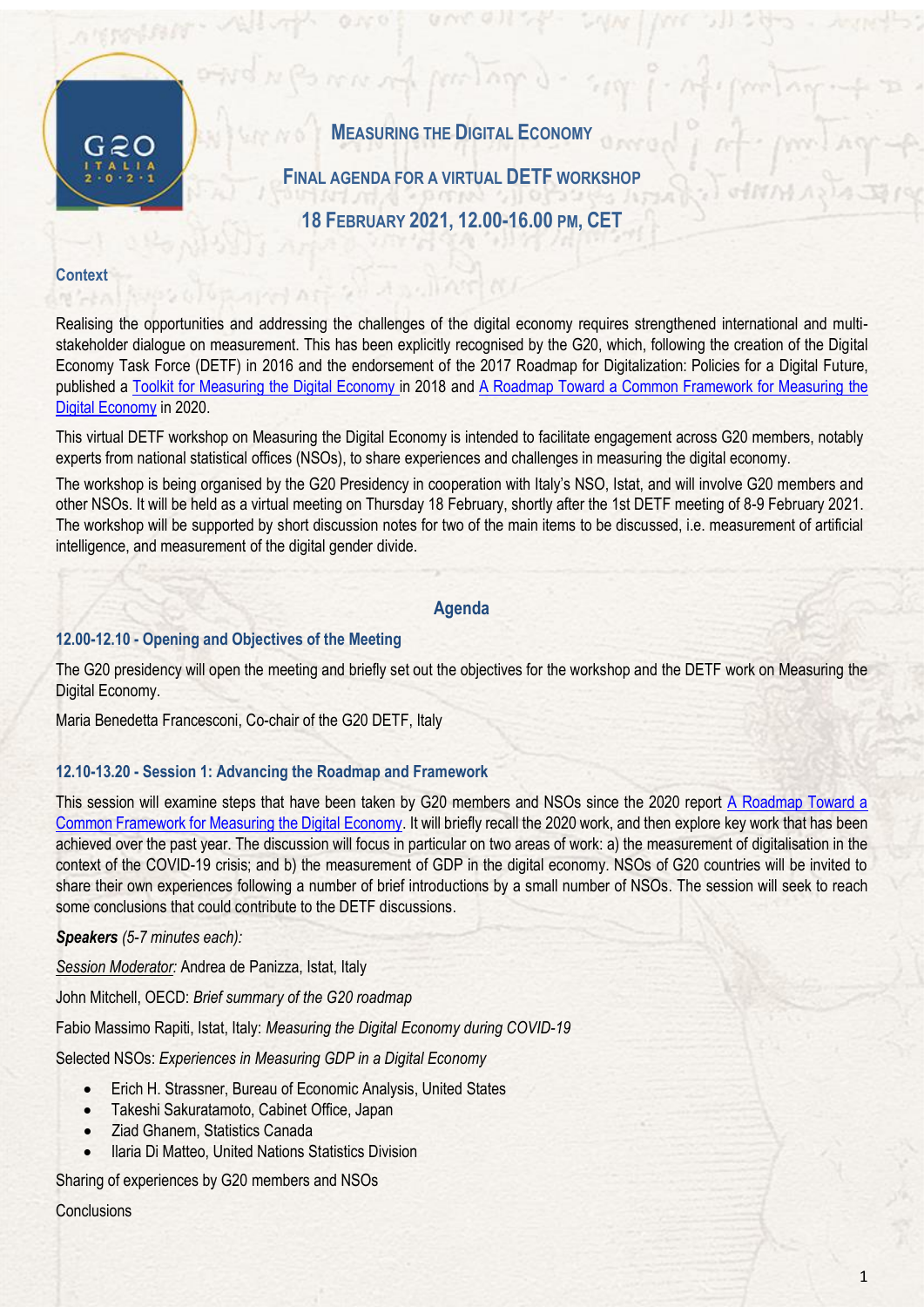

# **13.20-14.30 - Session 2: Measuring Artificial Intelligence – The Diffusion of AI in the Economy**

This session will explore key aspects of the measurement of artificial intelligence, which has become a high priority in the work of the G20 since 2019. It will start with a brief overview of the current status of AI measurement, including in areas such as science, innovation and entrepreneurship, jobs and skills. The discussion will then focus on one of the key areas of work for national statistical offices on AI, namely the measurement of AI diffusion through business surveys. A number of key initiatives by NSOs will be introduced, following which NSOs will be invited to share their own experiences. The session will seek to reach some conclusions that could contribute to the DETF discussions.

*Speakers (5-7 minutes each)*

*Session Moderator:* Dirk Pilat, OECD

Vincenzo Spiezia, OECD: *Brief Introduction of the Issues Note on Measuring Artificial Intelligence*

Selected NSOs: Experiences in Measuring AI in Business Surveys

- Mark Uhrbach, Statistics Canada
- Magdalena Kaminska, EUROSTAT
- Yong Chan Jung, KISDI, Korea

Sharing of experiences by G20 members and NSOs

### **Conclusions**

**14.30-14.40 Break**

# **14.40-15.50 – Session 3: Measuring the Digital Gender Divide**

This final session will explore measurement issues related to the digital gender divide, that have been on the G20 agenda for some time. In 2018, the G20 endorsed a report with several indicators on [Bridging the Digital Gender Divide,](http://www.oecd.org/digital/bridging-the-digital-gender-divide.pdf) and in 2020, a number of indicators related to gender were included in the report *"*[A Roadmap Toward a Common Framework for Measuring the Digital](http://www.oecd.org/sti/roadmap-toward-a-common-framework-for-measuring-the-digital-economy.pdf)  [Economy](http://www.oecd.org/sti/roadmap-toward-a-common-framework-for-measuring-the-digital-economy.pdf)". However, gaps in measurement of the digital gender divide remain. Moreover, existing evidence points to a limited presence and role of women in many areas of the digital economy, including in ICT-related activities such as technological innovation, software development or entrepreneurship. This session will explore key measurement issues on the basis of a short issues note. A number of national initiatives will be introduced, following which NSOs will be invited to share their own experiences.

*Speakers (5-7 minutes each)*

*Session Moderator:* Stephen Mac Feely, UNCTAD

Mariagrazia Squicciarini, OECD: *Brief introduction of the issues note on Measuring the Digital Gender Divide*

Selected NSOs: *Experiences in Measuring the Digital Gender Divide*

- Natalia Jerzak, European Commission
- Fernando Cantu Bazaldua, UNIDO

Sharing of experiences by G20 members and NSOs

**Conclusions**